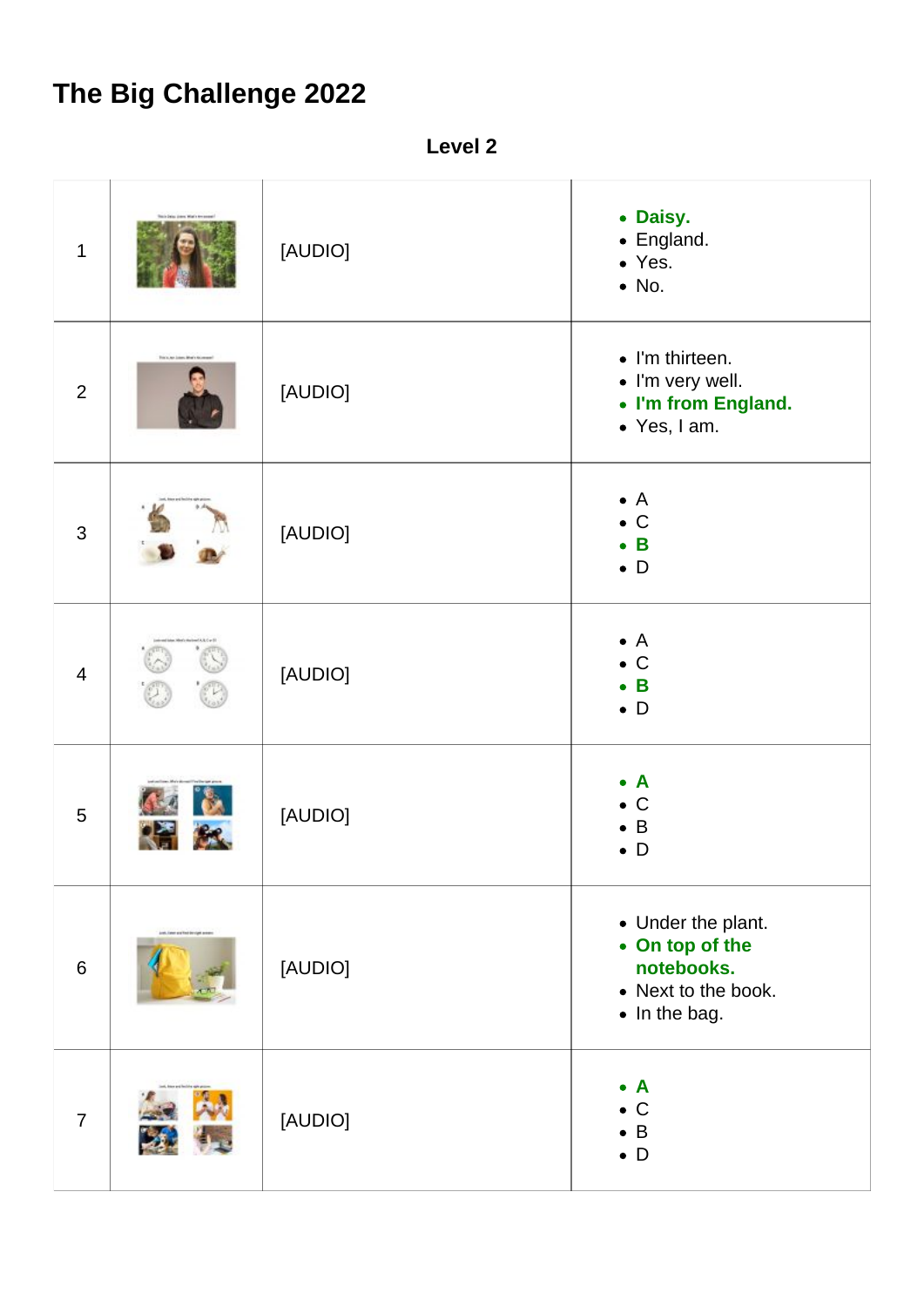| 8     |                                      | [AUDIO] | $\bullet$ A<br>$\bullet$ C<br>$\bullet$ B<br>$\bullet$ D                                                             |
|-------|--------------------------------------|---------|----------------------------------------------------------------------------------------------------------------------|
| $9\,$ | P                                    | [AUDIO] | $\bullet$ A<br>$\bullet$ C<br>$\bullet$ B<br>$\bullet$ D                                                             |
| 10    | dal sono i intercinal finalità vigno | [AUDIO] | • A. Kwyvirn<br>• C. Whyvean<br>• B. Wyvian<br>• D. Wyvern                                                           |
| 11    |                                      | [AUDIO] | $\bullet$ A<br>$\bullet$ C<br>$\bullet$ B<br>$\bullet$ D                                                             |
| 12    |                                      | [AUDIO] | • She's working on her<br>computer.<br>• She's exercising.<br>• She's reading.<br>• She's painting.                  |
| 13    |                                      | [AUDIO] | •714<br>•704<br>•740<br>• 1114                                                                                       |
| 14    |                                      | [AUDIO] | $\bullet$ A<br>$\bullet$ C<br>$\bullet$ B<br>$\bullet$ D                                                             |
| 15    |                                      | [AUDIO] | isn't wearing a hat<br>•  has got a bottle in her<br>hand<br>is looking at her friends<br>is holding a coffee<br>cup |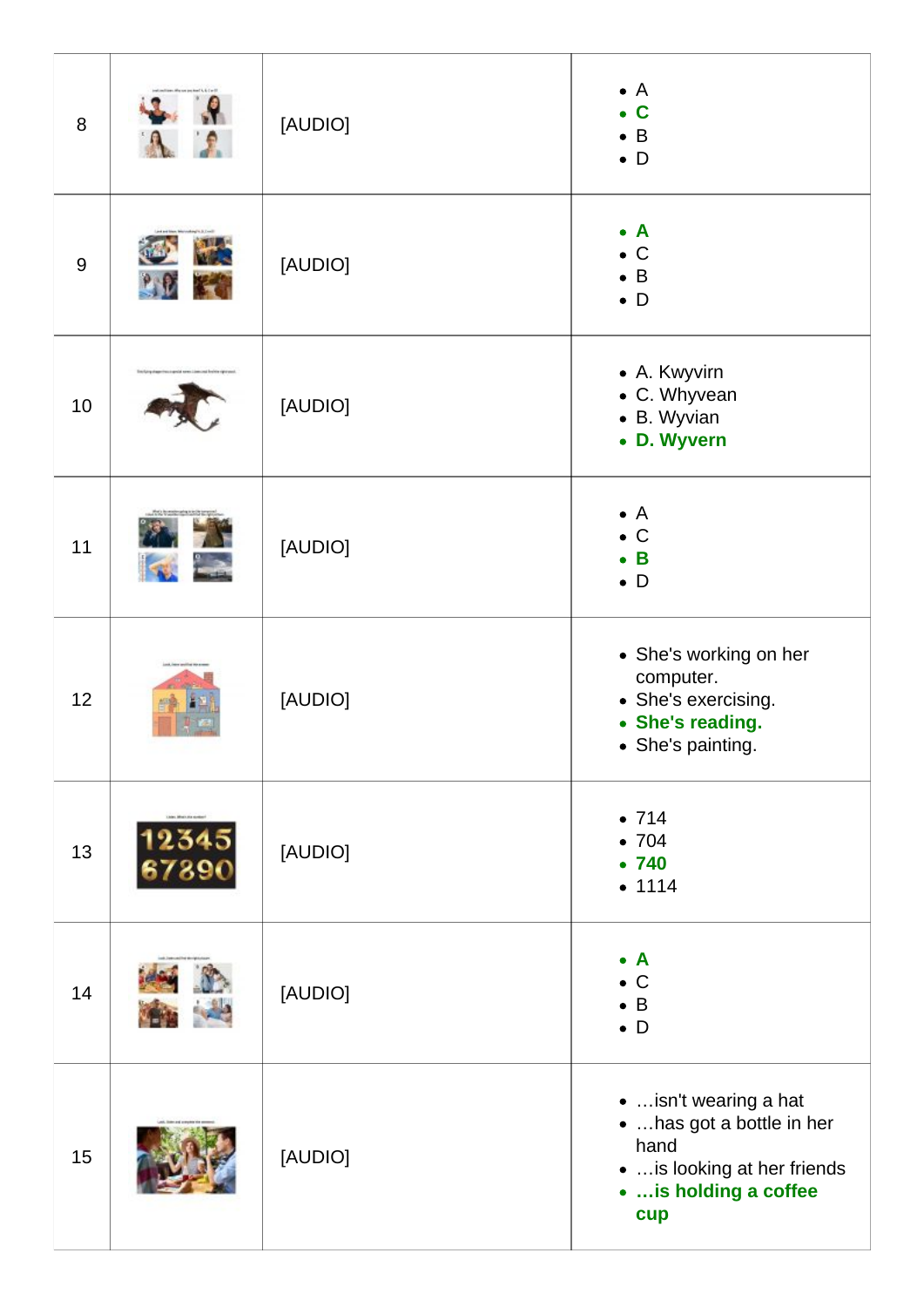| 16 | [AUDIO] | $\bullet$ A fork.<br>• A large spoon.<br>• A knife.<br>• A teaspoon                                                                                                               |
|----|---------|-----------------------------------------------------------------------------------------------------------------------------------------------------------------------------------|
| 17 | [AUDIO] | $\bullet$ A<br>$\bullet$ C<br>$\bullet$ B<br>$\bullet$ D                                                                                                                          |
| 18 | [AUDIO] | • Can you repeat that,<br>please?<br>• You didn't understand my<br>question.<br>• Yes, thank you very<br>much.<br>• No, I want to walk there.                                     |
| 19 | [AUDIO] | • He doesn't like westerns.<br>• He's going to watch a film<br>on TV.<br>• He's very busy at the<br>moment.<br>• He can't finish his essay<br>tonight.                            |
| 20 | [AUDIO] | • Kelly was at home this<br>morning.<br>• Mark was worried<br>because Kelly wasn't at<br>home.<br>• Kelly rang Mark this<br>morning.<br>• Kelly wasn't with Mark<br>this morning. |
| 21 | [AUDIO] | • ham, salmon, wood<br>• mustard, jam, sign<br>• lettuce, turkey, cheese<br>· flour, luggage, chicken                                                                             |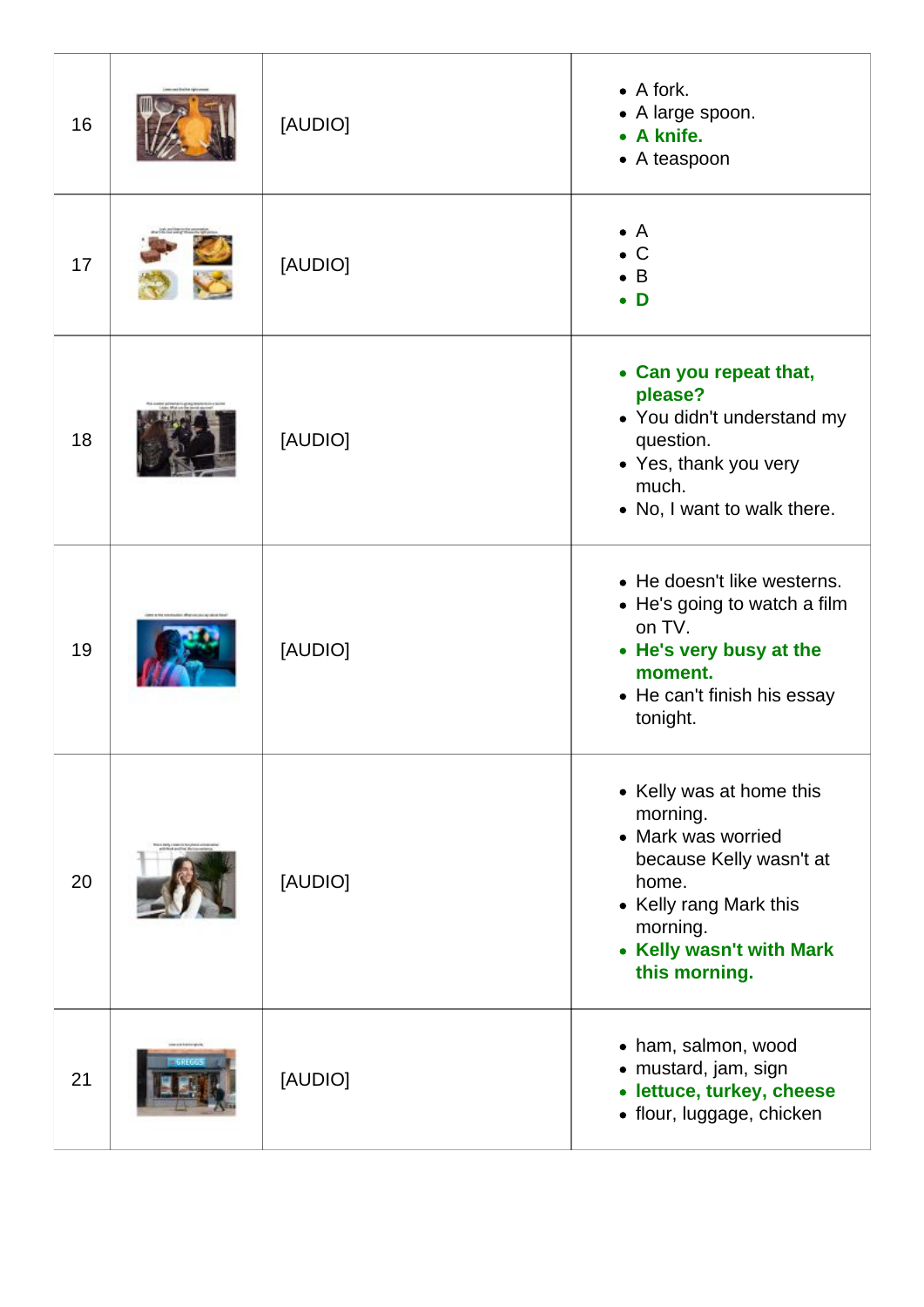| 22 | [AUDIO] | Teresa's phone rings and she<br>answers it. Listen to the<br>conversation. What can Teresa<br>say now?                     | • Yes, she's talking.<br>$\bullet$ It's here.<br>• Speaking.<br>• No, it's Teresa.                                                                                                                                                                                               |
|----|---------|----------------------------------------------------------------------------------------------------------------------------|----------------------------------------------------------------------------------------------------------------------------------------------------------------------------------------------------------------------------------------------------------------------------------|
| 23 | [AUDIO] | Listen to the conversation in a<br>London souvenir shop. What is<br>the girl going to say now?                             | $\bullet$ I don't like it.<br>• It's a T-shirt.<br>• It's too expensive.<br>• You don't want it.                                                                                                                                                                                 |
| 24 |         | [AUDIO]                                                                                                                    | • So did I.<br>$\bullet$ I did them.<br>$\bullet$   didn't.<br>• I've got them too.                                                                                                                                                                                              |
| 25 |         | [AUDIO]                                                                                                                    | • A dress.<br>• An apartment.<br>$\bullet$ A car.<br>$\bullet$ A painting.                                                                                                                                                                                                       |
| 26 | [AUDIO] | Listen to the phone conversation<br>between Philip and Mrs Brown,<br>his boss. What can Mrs Brown<br>say now?              | • I'm sure it's not true.<br>• This is terrible.<br>• It doesn't matter.<br>• Don't speak to me again.                                                                                                                                                                           |
| 27 | [AUDIO] | The manager of a football team<br>is talking to the team's coach.<br>Listen to his question. What<br>does he want to know? | • He wants to know if<br>Richard wants to be the<br>team captain.<br>• He wants to know who<br>will be a good captain, in<br>Richard's opinion.<br>• He wants to know if<br><b>Richard is a good</b><br>captain.<br>• He wants to know if<br>Richard likes being the<br>captain. |
| 28 | [AUDIO] | Listen to the conversation. The<br>"buzz" covers something the<br>woman says. What does she<br>say?                        | • How nice of you!<br>• Have a wonderful time!<br>• Can I help you?<br>• I'm so happy you're back.                                                                                                                                                                               |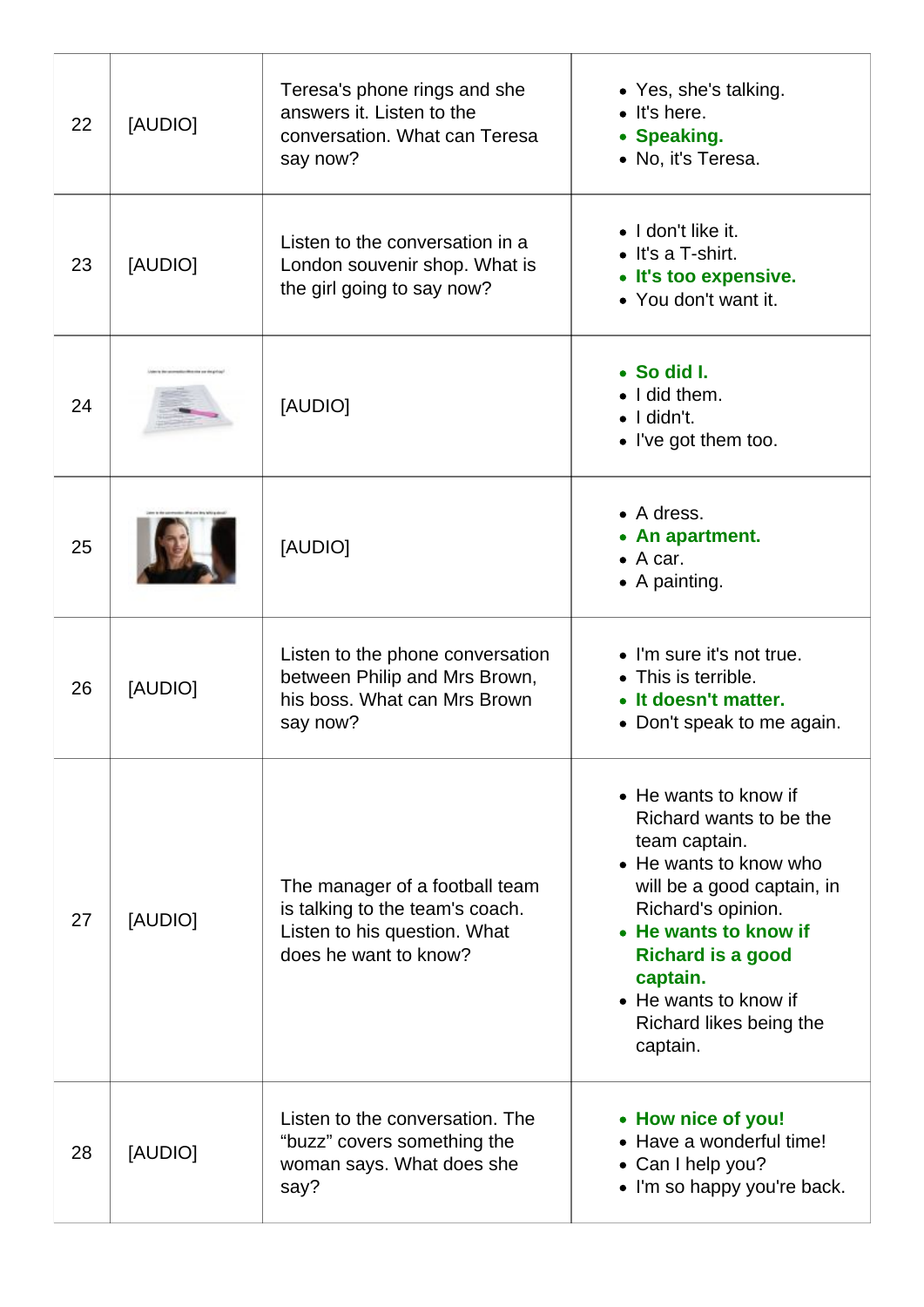| 29 | [AUDIO] | Listen. What's the word?                                                                                                        | $\bullet$ heart<br>• heard<br>• hard<br>$\bullet$ hurt                                  |
|----|---------|---------------------------------------------------------------------------------------------------------------------------------|-----------------------------------------------------------------------------------------|
| 30 | [AUDIO] | "Eight" and "take" have the same<br>vowel sound. Listen and find the<br>word with the same vowel sound<br>as the word you hear. | $\bullet$ foot<br>$\bullet$ put<br>• flew<br>• blow                                     |
| 31 | [AUDIO] | Listen. What three words can<br>you hear?                                                                                       | • bought, feel, heat<br>• bored, fill, hate<br>• bored, fill, hat<br>• board, feel, ate |
| 32 |         | [AUDIO]                                                                                                                         | • Robinson Crusoe<br>• Charles Dickens<br>• Agatha Christie<br>• Sherlock Holmes        |
| 33 |         | [AUDIO]                                                                                                                         | • Liverpool<br>• Belfast<br>• Glasgow<br>• Birmingham                                   |
| 34 |         | There's no school today so I<br>in bed until 10 o'clock!                                                                        | • am staying<br>$\bullet$ stay<br>• don't get up<br>• can't stay                        |
| 35 |         | I can see some white paint on<br>the shelf but  blue paint at<br>all.                                                           | • there's some<br>$\bullet$ it isn't much<br>• there are no<br>• there isn't any        |
| 36 |         | Ryan  a lot of fun when he's<br>with his cousin Mark.                                                                           | • is going<br>• doesn't often<br>• always has<br>• isn't having                         |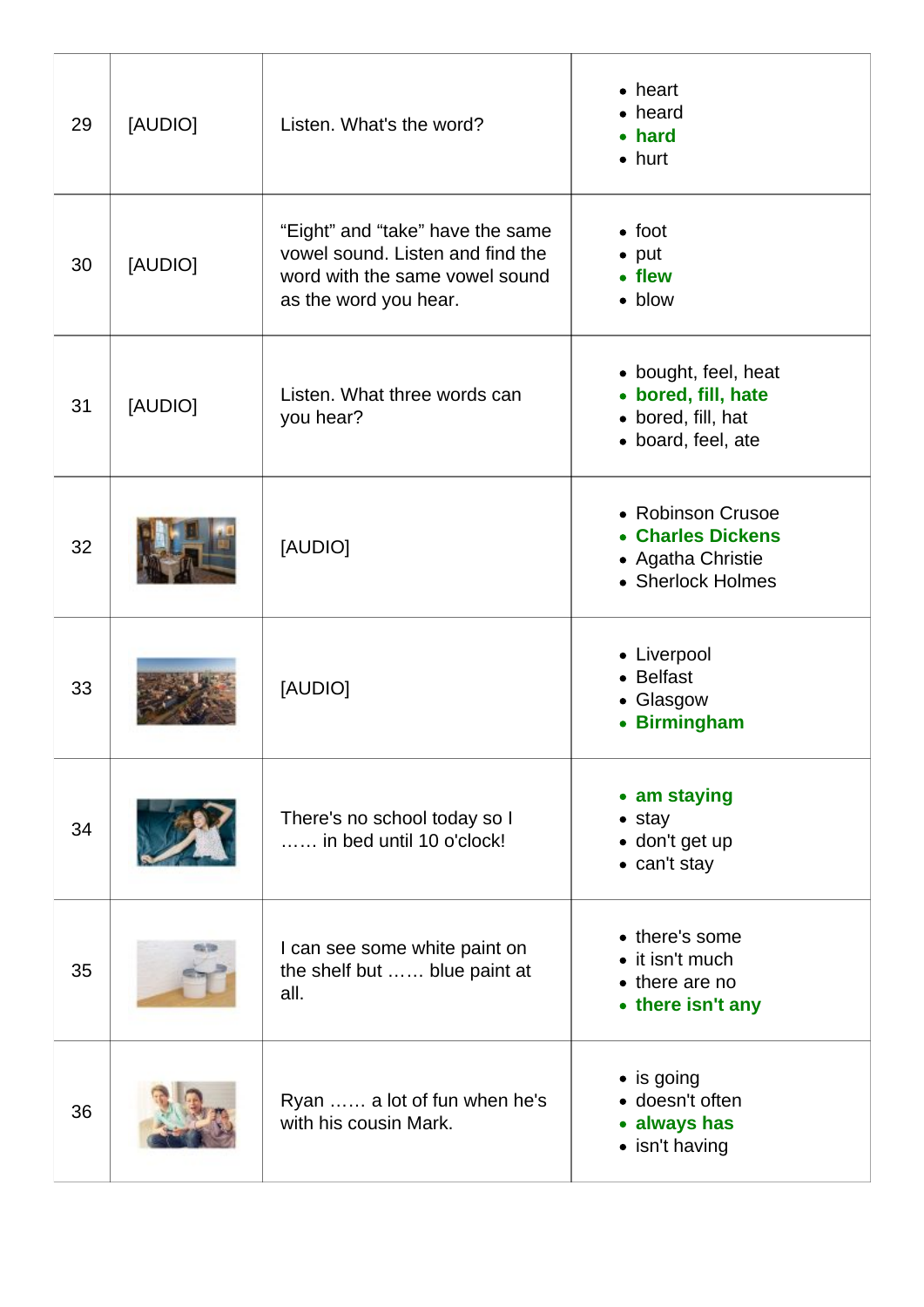| 37 | Sally's new tablet is  her old<br>laptop.              | • much faster as<br>• a lot better than<br>• not as good<br>• quicker that                                                                                                                                                         |
|----|--------------------------------------------------------|------------------------------------------------------------------------------------------------------------------------------------------------------------------------------------------------------------------------------------|
| 38 | Why did  this at 90°? You<br>have to wash wool at 30°! | • wash it<br>• you wash<br>• my husband washed<br>• put in the washing<br>machine                                                                                                                                                  |
| 39 | I  the High Street when<br>suddenly I heard thunder.   | • walked along<br>• was walking down<br>• looked at the shops in<br>· didn't have a long time in                                                                                                                                   |
| 40 | Kate                                                   | • lives near Dave and Pete<br>• doesn't live in England<br>• has got two brothers<br>• is writing to her parents                                                                                                                   |
| 41 | The email tells us that Dave and<br>Pete               | · don't work abroad<br>• left England a few years<br>ago<br>• are on holiday abroad<br>• are coming to England for<br>their father's birthday                                                                                      |
| 42 | Kate  on the 31st.                                     | • is disappointed because<br>she won't be able to see<br>her father<br>• won't be at her parents'<br>house<br>• is planning to see her<br>father on Zoom<br>• isn't going to tell her<br>father that he'll see both<br>of his sons |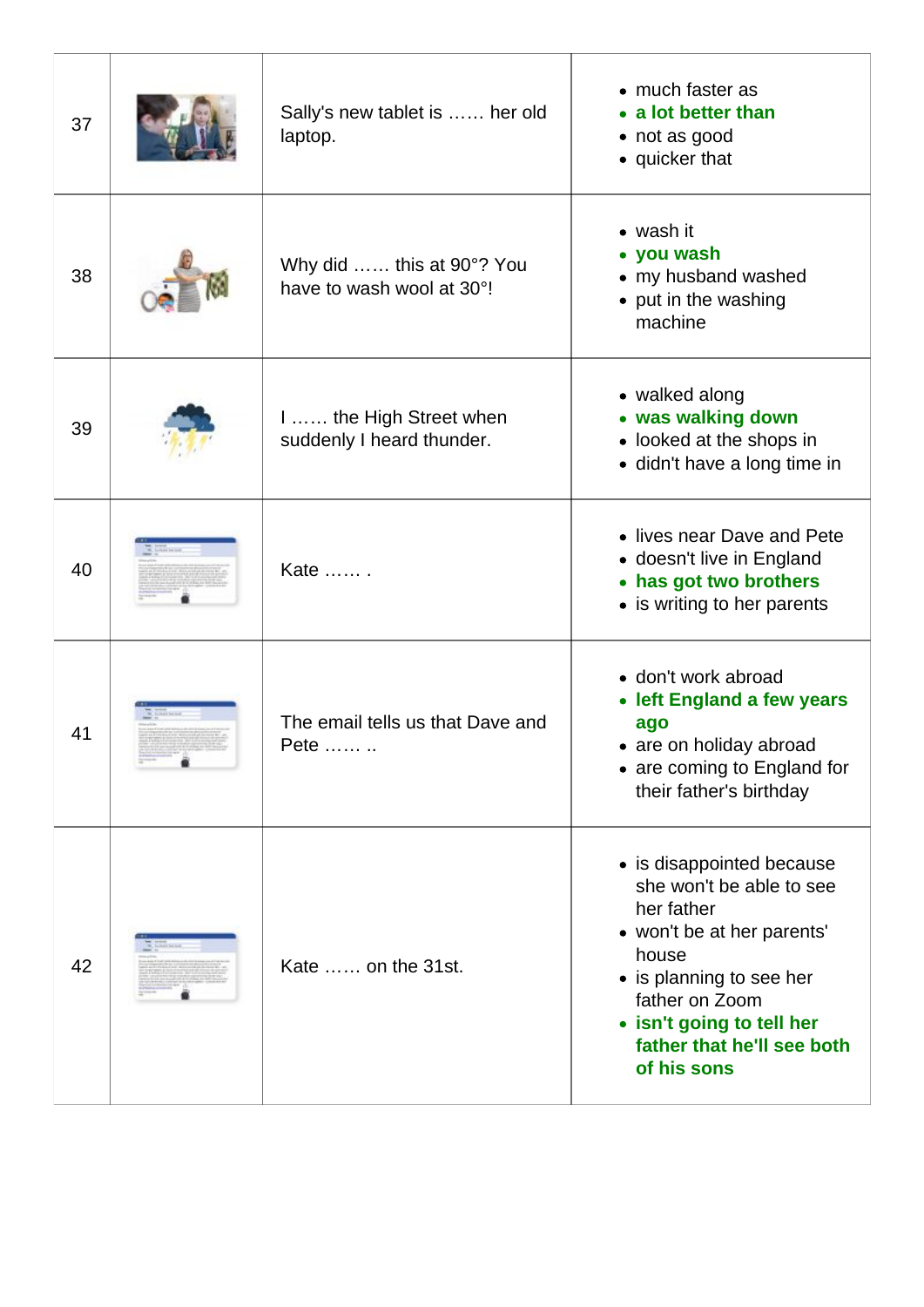| 43 | Find the true sentence.        | • The golf clubs cost more<br>than Kate could pay, but<br>she bought them anyway.<br>• Dave and Pete both live<br>in New York.<br>• Kate hopes that her<br>brothers will pay the full<br>cost of the golf clubs.<br>• On the evening of the<br>31st, Mr Randall is<br>going to see his three<br>children. |
|----|--------------------------------|-----------------------------------------------------------------------------------------------------------------------------------------------------------------------------------------------------------------------------------------------------------------------------------------------------------|
| 44 | This article tells us          | • how to make cookies<br>• the secret of Pattie's<br>cookies<br>• about a girl who made a<br>million cookies<br>• how Pattie Barnes<br>became rich                                                                                                                                                        |
| 45 | What do you know about Pattie? | • She is younger than all<br>the other millionaires in<br>Britain.<br>• Not all supermarkets<br>sell her cookies.<br>• She only sells her cookies<br>on the internet.<br>• She is the only teenage<br>millionaire in Britain.                                                                             |
| 46 | One Sunday last year, Pattie   | • got bored when she was<br>making cookies with her<br>gran's recipe<br>• called her boyfriend<br>because she was making<br>some cookies<br>• made some chocolate<br>cookies for the first time<br>· did something wrong,<br>possibly because her<br>boyfriend was on the<br>phone                        |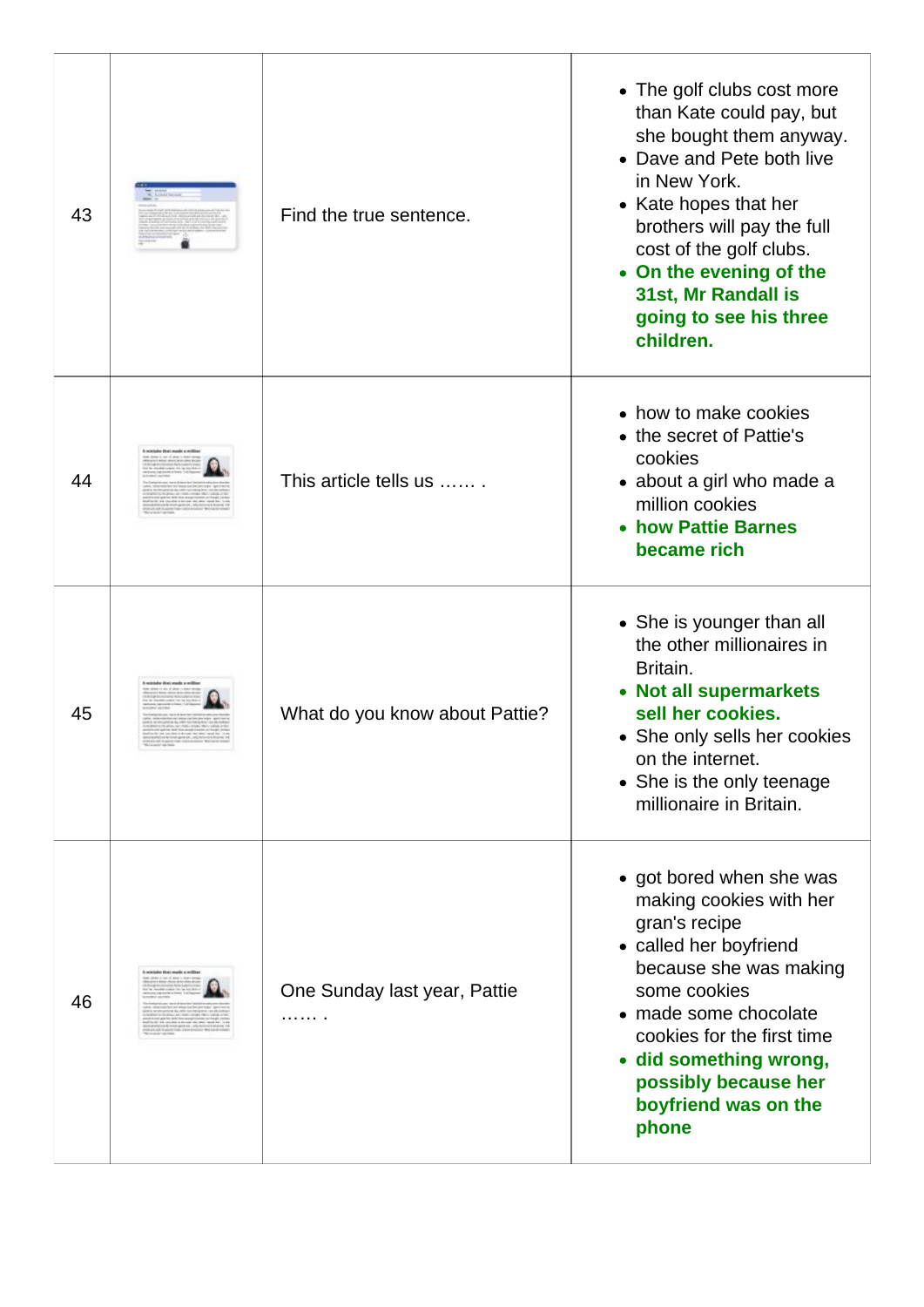| 47 |               | When she realised her mistake,<br>Pattie                                                                                          | • started again from the<br>beginning<br>• was sure that her mistake<br>didn't matter<br>hoped that the cookies<br>were going to be all<br>right<br>• had to buy some more<br>chocolate                                                                                                               |
|----|---------------|-----------------------------------------------------------------------------------------------------------------------------------|-------------------------------------------------------------------------------------------------------------------------------------------------------------------------------------------------------------------------------------------------------------------------------------------------------|
| 48 |               | Find the sentence that is true<br>according to the information in<br>the article.                                                 | • No one knows why<br>Pattie's cookies are so<br>delicious.<br>• Pattie left school but her<br>parents didn't think it was<br>a good idea.<br>• Pattie started a<br>business because other<br>people loved her<br>cookies.<br>• The journalist didn't ask<br>Pattie for details about the<br>mistake. |
| 49 |               | The traditional English dish in<br>the photo is  beef served<br>with potatoes and vegetables.                                     | • roast<br>• boiled<br>• fried<br>· grilled                                                                                                                                                                                                                                                           |
| 50 |               | You must see the  of<br>Parliament when you visit<br>London.                                                                      | • Tower<br>• Palace<br>• Houses<br>• Cathedral                                                                                                                                                                                                                                                        |
| 51 | texthe DAY    | In Britain, a lot of shops have<br>sales that start on Boxing Day,<br>the day after an important<br>festival. When is Boxing Day? | • 26th December<br>• 2nd May<br>• 2nd January<br>• 2nd November                                                                                                                                                                                                                                       |
| 52 | THE ROCK GARD | We  have time for dinner<br>before the concert if it  at 7<br>pm.                                                                 | • won't  starts<br>• don't  will start<br>• will  won't start<br>• didn't  is starting                                                                                                                                                                                                                |